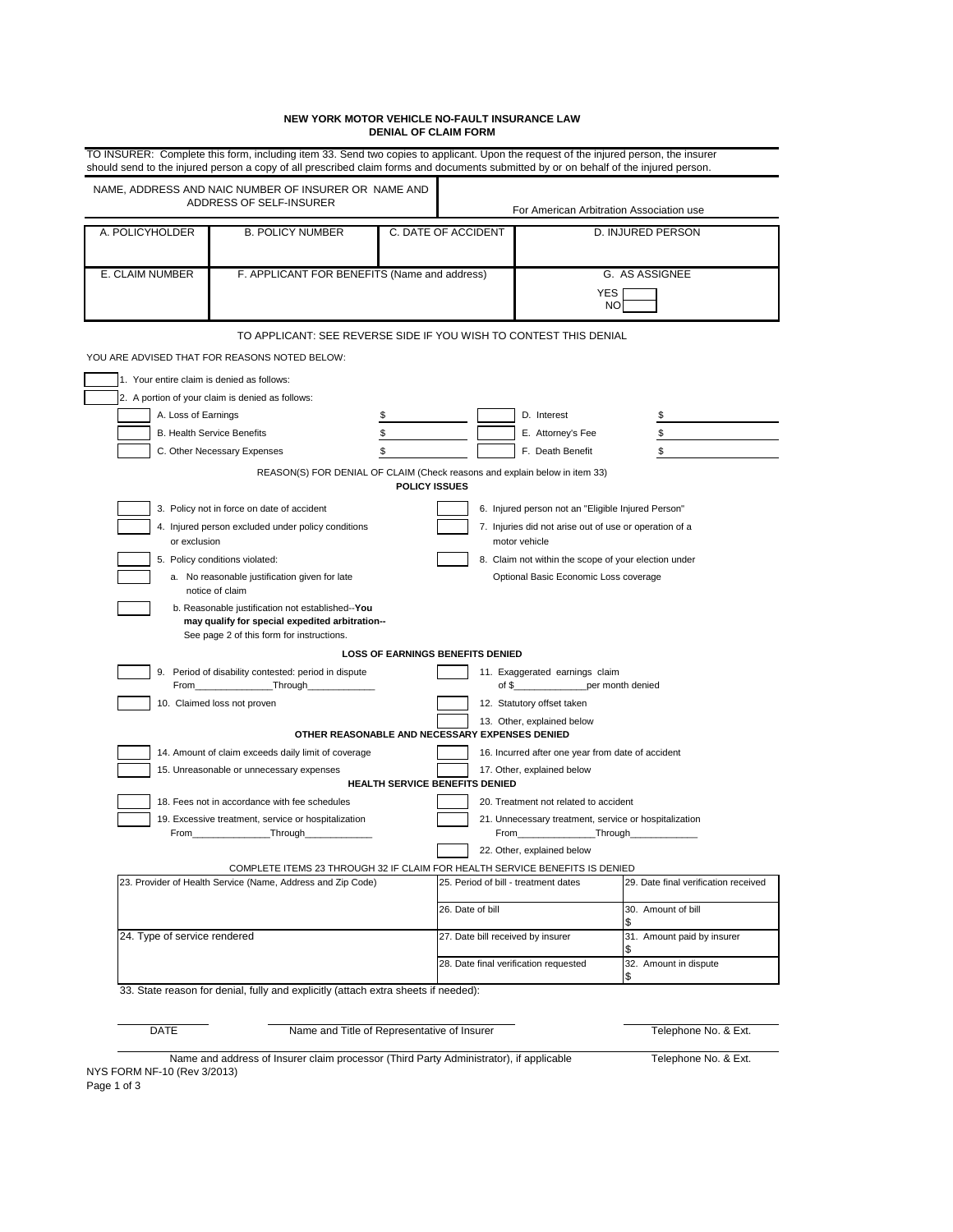### **DENIAL OF CLAIM FORM -- PAGE TWO**

IF YOU WISH TO CONTEST THIS DENIAL, YOU HAVE THE FOLLOWING OPTIONS:

 1. Should you wish to take this matter up with the New York State Department of Financial Services, you may file with the Department either on its website at http://www.dfs.ny.gov/consumer/fileacomplaint.htm or you may write to or visit the Consumer Assistance Unit, Financial Frauds and Consumer Protection Division, New York State Department of Financial Services, at: One State Street, New York, NY 10004; One Commerce Plaza, Albany, NY 12257; 163B Mineola Boulevard, Mineola, NY 11501, or Walter J. Mahoney Office Building, 65 Court Street, Buffalo, NY 14202.

Although the Department of Financial Services will attempt to resolve disputed claims, it cannot order or require an insurer to pay a disputed claim. If you wish to file a written complaint, send one copy of this Denial of Claim Form with copies of other pertinent documents with a letter fully explaining your complaint to the Department of Financial Services at one of the above addresses.

If you choose this option, you may at a later date still submit this dispute to arbitration or bring a lawsuit; or

 2. **You may submit this dispute to arbitration.** If you wish to submit this claim to arbitration, then mail or e-mail a copy of this Denial of Claim Form along with a complete submission of all other pertinent documents and a table of contents listing your submissions, in duplicate together with a \$40 filing fee, payable by check, money order, or credit card to the American Arbitration Association (AAA) to:

> NEW YORK, NEW YORK 10271 AMERICAN ARBITRATION ASSOCIATION (AAA) NEW YORK INSURANCE CASE MANAGEMENT CENTER 120 BROADWAY nyicmc.filingsubmissions@adr.org

Please contact the American Arbitration Association's customer service department at (917) 438-1660 with any questions about case filing.

A complete copy of this filing, listing all bills and proofs as well as a table of contents listing your submissions must be provided to the AAA and the insurer at the time of filing for arbitration. The filing must be complete with all necessary documentation, as any late submission may not be admissible at arbitration. The filing fee will be returned to you if the arbitrator awards you any portion of your claim. However, you may be assessed the costs of the arbitration proceeding if the arbitrator finds your claim to be frivolous, without factual or legal merit or was filed for the purpose of harassing the respondent. The decision of an arbitrator is binding, except for limited grounds for review set forth in the Law and regulations promulgated thereunder.

 completed form to the American Arbitration Association at the address given in item 2 above. If you are contesting the denial of claim and wish to submit the dispute to arbitration, state on accompanying sheets the reason(s) you believe the denied or overdue benefits should be paid. Attach proof of disability and verification of loss of earnings in dispute, sign below, and send the

| Loss of earnings:        |  | Date claim made: example a series and the series of the series of the series of the series of the series of the series of the series of the series of the series of the series of the series of the series of the series of th |                | Gross earnings per month \$ |                   |  |
|--------------------------|--|--------------------------------------------------------------------------------------------------------------------------------------------------------------------------------------------------------------------------------|----------------|-----------------------------|-------------------|--|
| Period of dispute:       |  | From Through Through                                                                                                                                                                                                           |                | Amount claimed: \$          |                   |  |
|                          |  | Health Services: (Attach bills in dispute and list each one separately)                                                                                                                                                        |                |                             |                   |  |
| Name of Provider(s)      |  | Date of Service                                                                                                                                                                                                                | Amount of Bill | Amount in Dispute           | Date Claim Mailed |  |
|                          |  |                                                                                                                                                                                                                                |                |                             |                   |  |
|                          |  |                                                                                                                                                                                                                                |                |                             |                   |  |
|                          |  |                                                                                                                                                                                                                                |                |                             |                   |  |
|                          |  | Other Necessary Expenses: (Attach bills in dispute and list each one separately)                                                                                                                                               |                |                             |                   |  |
| Type of Expenses Claimed |  | <b>Amount Claimed</b>                                                                                                                                                                                                          | Date Incurred  | Date Claim Mailed           | Amount in Dispute |  |
|                          |  |                                                                                                                                                                                                                                |                |                             |                   |  |
|                          |  |                                                                                                                                                                                                                                |                |                             |                   |  |
|                          |  |                                                                                                                                                                                                                                |                |                             |                   |  |

Other: (attach additional sheet if necessary)

 for arbitration on a priority basis. **·** Upon your request, if you file for arbitration within 90 days of the date of this denial or the claim becoming overdue, your case will be scheduled

 filing must be complete and contain all information that you are submitting at the time of filing. **·** You qualify for **special expedited arbitration** if the insurer has determined that your written justification for submitting late notice of claim failed to meet a "reasonableness standard". Your specific request for special expedited arbitration must be filed within 30 days of the date of denial. Your

 NYS FORM NF-10 (Rev 3/2013) Page 2 of 3